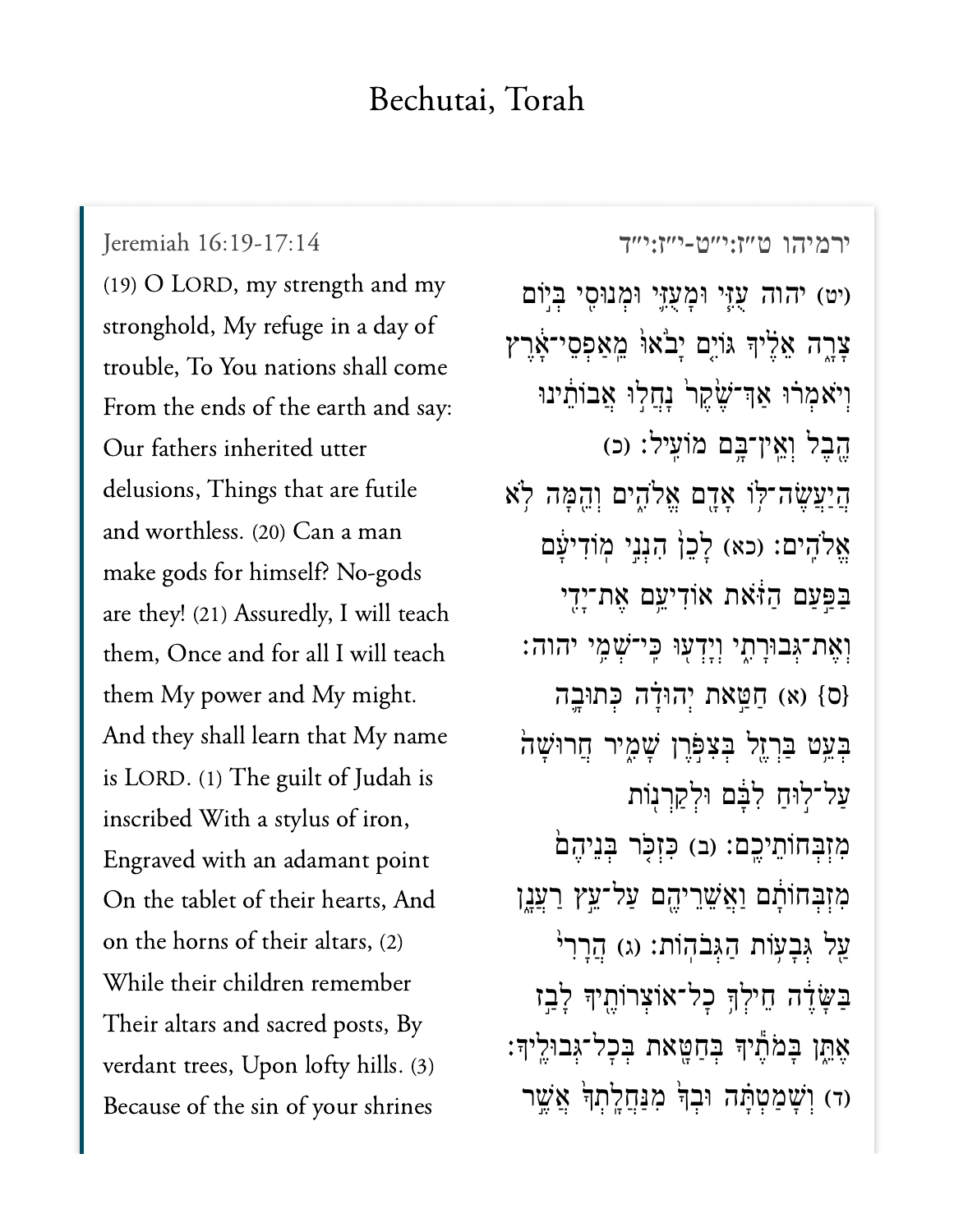Throughout your borders, I will make your rampart a heap in the field, And all your treasures a spoil. (4) You will forfeit, by your own act, The inheritance I have given you; I will make you a slave to your enemies In a land you have never known. For you have kindled the flame of My wrath Which shall burn for all time. (5) Thus said the LORD: Cursed is he who trusts in man, Who makes mere flesh his strength, And turns his thoughts from the LORD. (6) He shall be like a bush in the desert, Which does not sense the coming of good: It is set in the scorched places of the wilderness, In a barren land without inhabitant. (7) Blessed is he who trusts in the LORD, Whose trust is the LORD alone. (8) He shall be like a tree planted by waters, Sending forth its roots by a stream: It does not sense the coming of heat, Its leaves are ever fresh; It has no care in a year of

**ּנַתִּתִּי לְׂךְ וְהַעֲבַדְהְּיִךְׂ אֱת־אִיְבֵי**ךָ ָּבְאֶרֶץ אֲשֶׁר לֹא־יָדָעָתּ כִּי־אֲשׁ ַקְדַחָּתֵּם בְּאַפִּי עַד־עֹוֹלֵֵם תּוּקֵד: }ס{ )ה( ֹּ֣כה **׀** ָאַ֣מר יהוה ָא֤רּור ַהֲגֶּבֵר אֲשֶׁר יִבְטָח בָּאָדָם וְשָׂם ַּבְּעֲׂר זְרֹעָוֹ וּמְן־יהוה יַסְוּר לְבִוֹ: (ו) וְהָיָה ּכְעַרְעָר בָּעֲרָבָ֫ה וִלְא יִרְאֵה ּבִּי־יָבוֹא מָוֹב וְשָׁכֵן חֲרֵרִים בַּמִּדְבָּר ֶ֥אֶרץ ְמֵלָ֖חה ְוֹ֥לא ֵתֵֽׁשב׃ }ס{ )ז( ַּבְרִוּךְ הַגֶּׁבֵר אֲשֶׁר יִבְטַח בַּיִהוה וְהָיֶה יהוה מִבְטַחְוֹ: (ח) וְהָיֶّה כִּעֵּץ **| שַׁתִּוּל עַל־מַׂיִם וְעַל־יּוּבַל** יִּשַׁלַּח ַּעֲרָשָׁיו וְלָא (ירא) [יִרְאֶה] כִּי־יָבֹא ֹחֹם וְהָיֶה עָלֵהוּ רַעֲנָן וּבְשָׁנַת ַּבְצֹּרֶת לְא יִדְאָג וְלְא יָמֵישׁ מֵעֲשָׂוֹת פֵּרִי: (ט) עַקב הַלֵּב מִכִּל ּוְאַנֵּשׁ הִוּא מֵי יֵדְעֵנּוּ: (י) אֲנֵי יהוה ֹחֹקֵר לֵב בֹּחֵוְ כִּלְיָוֹת וְלָתֵת לְאִישׁ ִּכְדָרָ֔כו ִּכְפִ֖רי ַמֲעָלָֽליו׃ }ס{ )יא( קֹרֵא דַגַר<sup>י</sup> וְלִ<sup>יָ</sup>א יַלַּד עִׂשֶׂה עִׂשֶׁר וִלְׂא ִבְמְּשָׁפֵּט בַּחֲצִי יָמָוֹ יַעַזְבֵנּוּ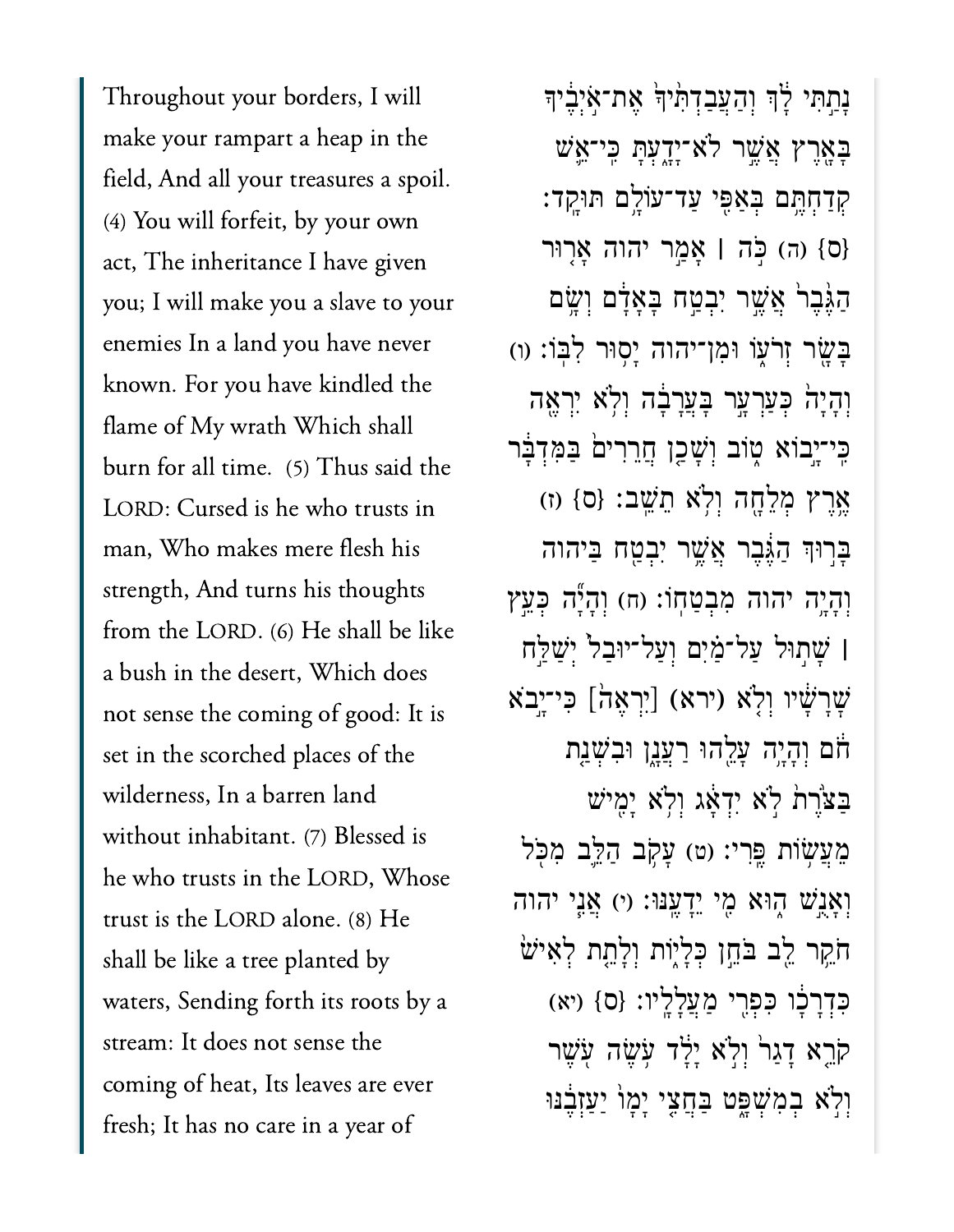drought, It does not cease to yield fruit. (9) Most devious is the heart; It is perverse—who can fathom it? (10) I the LORD probe the heart, Search the mind— To repay every man according to his ways, With the proper fruit of his deeds. (11) Like a partridge hatching what she did not lay, So is one who amasses wealth by unjust means; In the middle of his life it will leave him, And in the end he will be proved a fool. (12) O Throne of Glory exalted from of old, Our Sacred Shrine! (13) O Hope of Israel! O LORD! All who forsake You shall be put to shame, Those in the land who turn from You Shall be doomed men, For they have forsaken the LORD, The Fount of living waters. (14) Heal me, O LORD, and let me be healed; Save me, and let me be saved; For You are my glory.

ּוּבְאַחֲרִיתְוֹ יִהְיֶה נָבֶל: (יִּב) כִּפֵּא ּכְבֹוֹד מְרָוֹם מֵרִאֹשֶׁוֹן מְקִוֹם מִקְדָּשֵׁנוּ: (יג) מִקְוֶה יִשְׂרָאֵל יהוה ׇּכל־ֹעְזֶ֖ביָך ֵיֹ֑בׁשּו )יסורי( ]ְוסּוַר֙י[ ּבְאֲרֶץ יִכְּחֵבוּ כִִּי עָזְבֶוּ מְקִוֹר ַֽמִים־ַחִּ֖יים ֶאת־יהוה׃ }פ{ )יד( ְרָפֵ֤אִני יהוה ְוֵ֣אָרֵ֔פא הֹוִׁשיֵ֖עִני ְוִאָּוֵׁ֑שָעה ִּ֥כי ְתִהָּלִ֖תי ָֽאָּתה׃